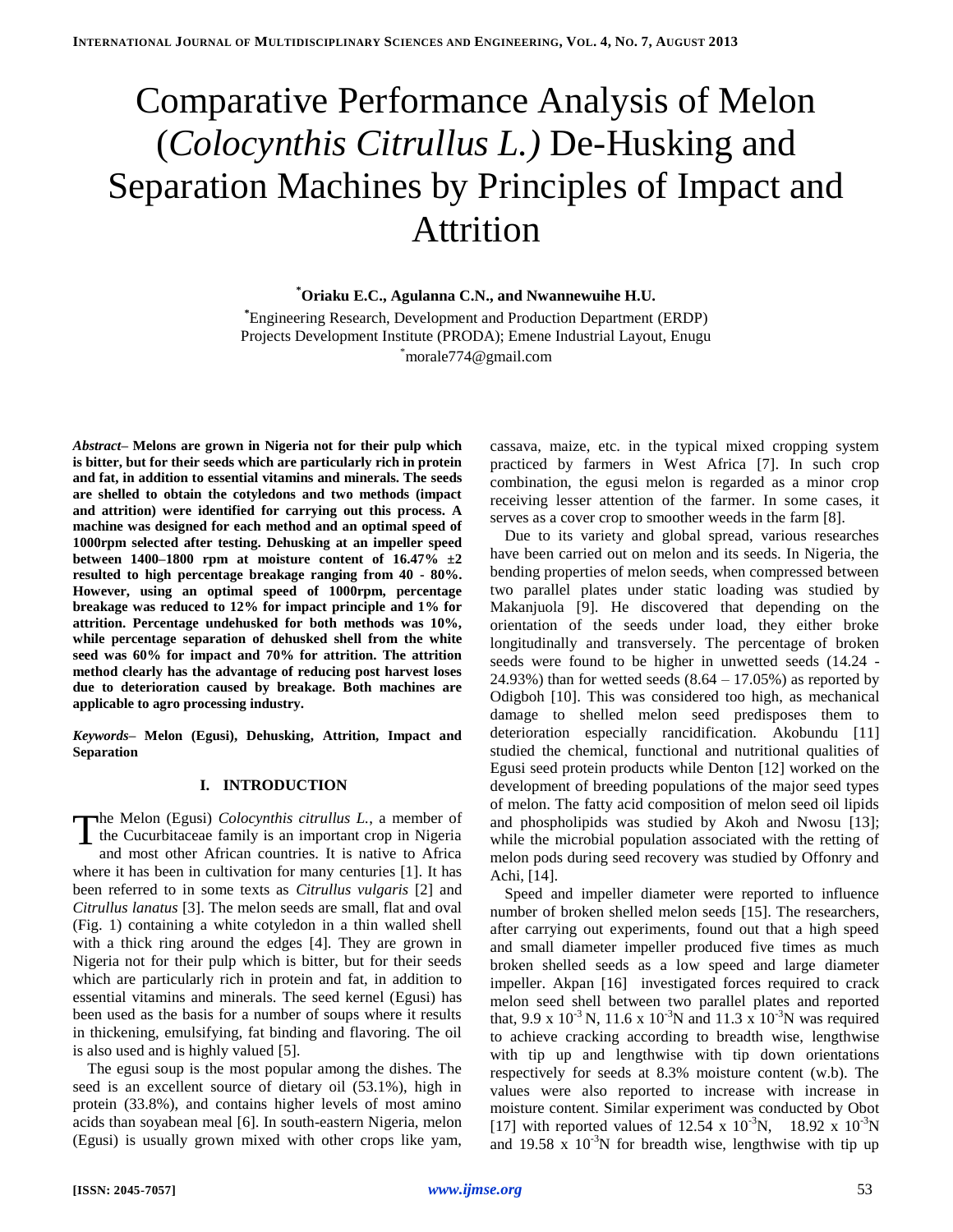and lengthwise with tip down orientations respectively. These works may have prompted the study of the impact force of melon seeds during shelling [18]. It was reported that the factors affecting the impact force were impeller speed, seed cross section area at impact and mass ratio, while mean forces for breaking melon seeds were 13.14 x  $10^{-3}$ N, 19.62 x  $10^{-3}$ N and  $19.55 \times 10^{-3}$ N for the same orientations mentioned above.

Dried melon seeds were investigated for nutritional quality and the oil seed characteristics by Mirjana and Ksenija [19]. In 2007, Ogbonna and Obi [20] studied the effect of time of planting and poultry manure application on growth and yield of egusi melon in a derived savannah agro-ecology. Okokon [21] determined the young's modulus of elasticity of melon seeds by applying the theory of thin plates under compression while the kinetics of water absorption by (egusi) melon seeds was studied using the gravimetric method during soaking for a temperature range of 30-70°C to determine its moisture diffusivity by Addo and Bart-Plange [22] .

A coring machine was designed [23] and used to remove the seed-bearing pulp of the fruit core to accelerate decomposition of the mesocarp and endocarp. A melon washing machine has been developed [24] to reduce the drudgery involved in the traditional method of washing melon after fermentation and depodding. Oloko and Agbetoye [25] developed and evaluated a melon depodding machine with average depodding efficiency observed to range from 65.6% at speed 200 rpm to optimum level of 82.1% at speed 300 rpm before reducing gradually to 31.8% at speed 400 rpm. The overall efficiency of the depodding machine was reported to be 68.8%, at an optimal speed of 300 rpm.

The above mentioned works all involve methods of extracting seeds from pulp but melon seeds are shelled to obtain the cotyledons and it is usually done by mechanical impact method. This involves moving the seeds between vanes on a rotating impeller and impacting them on a fixed cylindrical ring [26]. This method is popular amongst communities where melon is grown especially when done in commercial quantities. However, very little information abounds in literature on methods of dehusking melon and obtaining the cotyledons. This work was aimed at designing, constructing, testing and comparing the results of melon dehusking machines which employ the principles of impact and attrition. It is expected that the results will help improve melon seed dehusking and separation operations.

#### **II. MATERIALS AND METHODS**

#### *A) Mechanised method of dehusking*

A review of literature shows that machines already developed in Nigeria mostly adopted the principle of impact. In this method, the wetted melon is directed to hit the chequered surface of a stationary anvil, thereby breaking the shell of the melon. Both the broken shells and the white melon seed exit through an outlet channel. The impeller is hollow and the melons move through the vanes provided in the impeller. The melons reach the centre of the impeller by force of gravity through the receiving hopper. Due to rotation of the impeller, the melons leave the impeller tangentially.

Centrifugal force plays a major role in this method of dehusking. Shelling of melon takes place throughout the circumference of the anvil (Fig. 2). Its advantages include; high productivity in dehusking and separation with reduction in dehusking and separation time. Labour is also reduced but the major setback of this method is the high percentage of breakage (12% and above).

#### *B) Attrition (friction) method*

In this method, the treated melons are directed to the periphery of the rotating impeller. The rotating impeller rubs the melons against the chequered surface of the stationary anvil and equally against the melons themselves thereby breaking the shell. The rotating impeller equally moves the melons and the broken shells along its direction of motion until the exit channel is reached. The rotating impeller and the anvil may or may not have the same centre of rotation. Its advantages are similar to that of impact but in this method percentage breakage is very low (about 1%).

#### *C) Mechanics of melon dehusking and separation machines*

The mechanics of operation of these machines is purely based on the dynamics and statics of the machine components. The machine components are pulleys, belt, shaft, bearings, and structural stand. Friction also played a very important role in the mechanics of the machines.

Circular motion of some of these components, gravitational motion of melon to be dehusked from the hopper to dehusking point, abrasion motion of the melon on the wall of the casing and air motion are applied to achieve material flow, dehusking regulatory feed of materials, discharge of dehusked melon from the exit point on the machine and separation of dehusked shell from the white seed. The engineering properties needed for the design were obtained from literature and some are shown in Table 1 and Table 2.

## *D)* Circular motion and centrifugal force  $(F_G)$

The circular motion from the prime mover (electric motor) shaft is transmitted to the output shaft or impeller of the machine via pulleys, belt and bearings. For any object of mass M moving in a circular motion, its acceleration is directed towards the centre of the body and its linear velocity is tangential to the radius of the object.

The displacement which starts from the point A (see fig. above), then to B and continues is in terms of θ. The angular velocity is designated  $\omega$ . The acceleration (a) of the rotating body is given as:

$$
a = \omega^2 r. \tag{1}
$$

Where  $r =$  radius of the object.

The acceleration is called centripetal acceleration. The radially inwards, or centripetal force required to produce this acceleration is given as:

$$
F_C = m.a = m\omega^2 r = \frac{mv^2}{r} [27]
$$
 (2)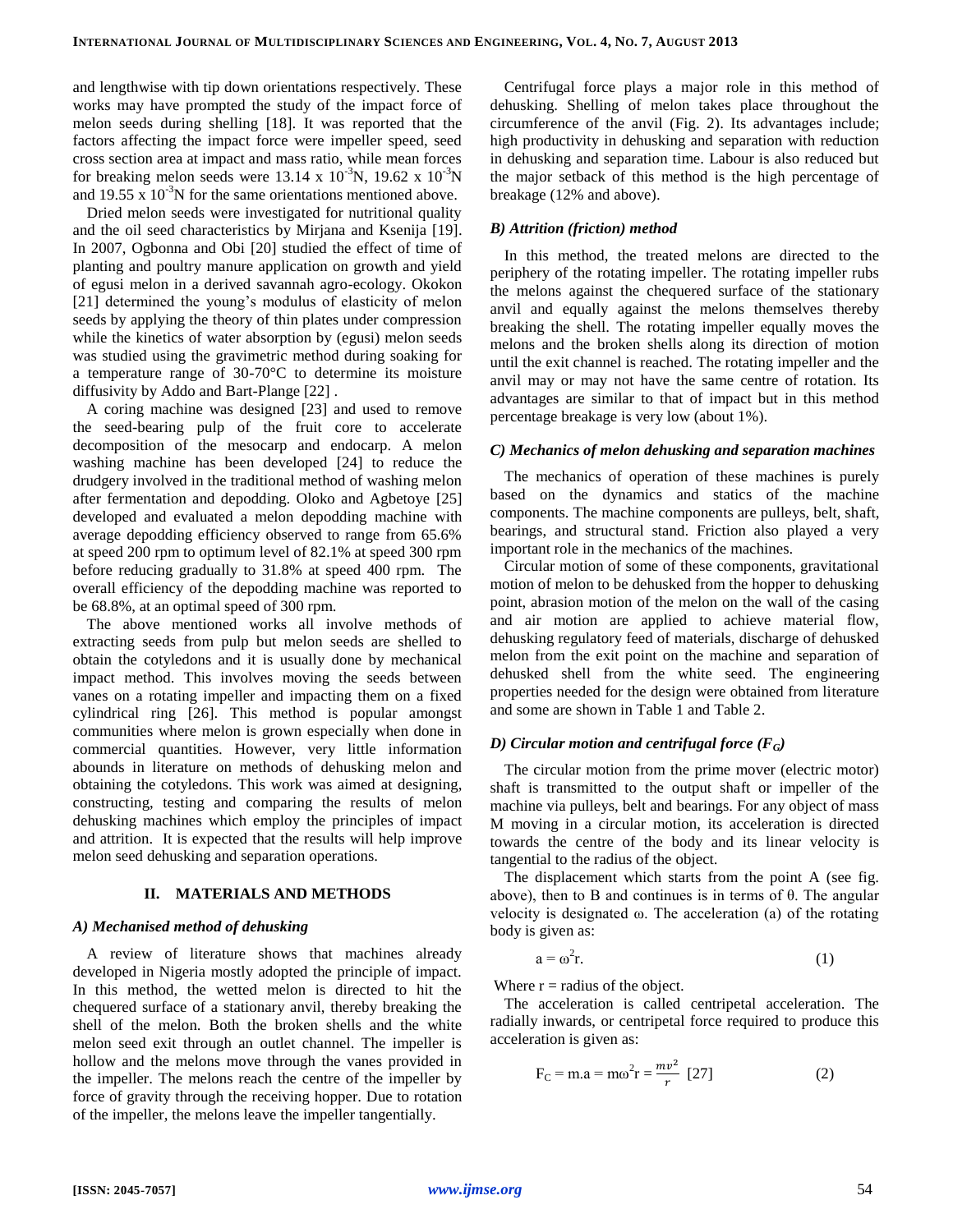If the body rotates at the end of an arm, this force is provided by the tension on the arm. The reaction to this force acts at the centre of the rotation and is called the centrifugal force. It represents the inertia of the body, resisting the change in the direction of motion. A common concept of centrifugal force in engineering problems is to regard it as a radially outward force which must be applied to a body to convert the dynamical condition to the equivalent static condition. This is known as d'Alembert's principle. This concept is particularly useful in problems on engine governors and balancing rotating masses.

#### *Rotational Torque (T):*

The value of torque developed by a rotating body is taken as the product of the force producing the rotation multiplied by the radius of rotation [27].

$$
T = F_C \mathbf{X} r \tag{3}
$$

#### *Work done by a torque:*

If a constant torque T moves through an angle  $\theta$ , work done = T\*θ

If the torque varies linearly from zero to maximum value T, work done  $= \frac{1}{2}T\theta$ .

In a general case where  $T = f(\theta)$ 

$$
Work done \int f(\theta) d\theta \tag{4}
$$

The power (P) developed by a torque  $T(N.M)$  moving at  $\omega$ rad/sec is

$$
P = T\omega = 2\pi NT \text{ (watts)} \tag{5}
$$

Where N is the speed in rev/min and

$$
\omega = \frac{2\pi N}{60} \tag{6}
$$

**Velocity of air generated by the air blades**  $(V_g)$ **:** 

$$
V_g = \omega_i \times r_i \tag{7}
$$

where  $\omega_i$  = angular velocity of air impeller  $r_i$  = radius of air impeller

$$
\omega_{\rm i} = \frac{2\pi N}{60} \tag{8}
$$

Where  $N =$ rpm

$$
V_g = \frac{2\pi N r_i}{60} \quad m/sec \quad [27]
$$
 (9)

#### *Friction analysis in the attrition principle:*

The rotating impeller rubs the melons against the chequered anvil formed by the static dehusking casing. The impeller simultaneously rubs and moves the melons up along the walls of the casing until the exit spout positioned almost at half the diameter of the casing is reached. The motion is analogical to friction motion on an inclined plane.

This is illustrated in Fig. 5 and Fig. 6.

The Fig. 5 shows a body experiencing static friction. From experiment it has been found that:

$$
\frac{F}{R} = \mu \; ; \; F = \mu R \qquad [28]
$$
 (10)

Where  $W = mg = weight of the body$ 

 $R =$  normal reaction which is equal and opposite to the value of W

 $\mu$  = coefficient of friction between the weight and the support

When support is inclined, the analysis below holds for moving up or going down the inclination. We have

$$
\mu = \frac{F}{R} = \frac{mg\sin\theta}{mg\cos\theta} = \tan\theta \qquad [28]
$$
 (12)

## *Determination of optimal speed of dehusking:*

A dehusking machine by method of impact force for the melon seeds was designed and fabricated applying the principles and equations stated above. The speed of this machine was varied in order to determine the optimal speed. The obtained speed was then used in the design and fabrication of a dehusking machine by method of attrition. Tests where then carried out for both machines and their performance was evaluated.

### **II. RESULTS AND DISSCUSION**

Table 3 shows the effects of varying speeds on dehusking of melons seeds. It can be noticed that there was an increase in percentage of seeds dehusked as speed increased from 600rpm to 1000 rpm and a decrease in percentage undehusked and broken. Subsequent increase in speed resulted in more breakage and lesser percentage of undehusked. This is further illustrated in the graphs (Fig. 7, Fig. 8 and Fig. 9).

The graph (Fig. 10) shows the optimal speed chosen because of its high percentage of dehusked melon seeds. All three graphs fit into second order regression models with corresponding high  $R^2$  values. These are presented below:

$$
P_1 = -4.17 S^2 + 26.54 S + 22.85 \t (R^2 = 0.940)
$$
  
\n
$$
P_2 = 2.5 S^2 - 26.21 S + 73.85 \t (R^2 = 0.938)
$$
  
\n
$$
P_3 = 1.67 S^2 - 0.333 S + 3.285 \t (R^2 = 0.988)
$$

 $(P_1, P_2, P_3)$  and  $P_3$  are percentage dehusked, undehusked and broken respectively; S is speed in Rpm)

The rotational speed of the impeller in both principles of impact and attrition affects greatly the efficiency of the dehusking and separation of dehusked shell from the cotyledon. From table 3 for the determination of optimal speed of dehusking, high speeds ranging from 1400 – 1800 rpm result in tremendous breakage of the melon seeds up to 50%. Lower speeds below 1000 rpm resulted in high level of undehusking up to 55%. Test result carried out with 5kg of wetted melon on the impact machine at optimum speed of impeller at 1000 rpm still resulted in melon breakage up to 12%, 10% undehusked and 60% separation efficiency. However, the attrition machine with the same optimal speed of 1000 rpm, gave 86% dehusking, 1% breakage, 10% undehusked, and 70% efficiency were achieved.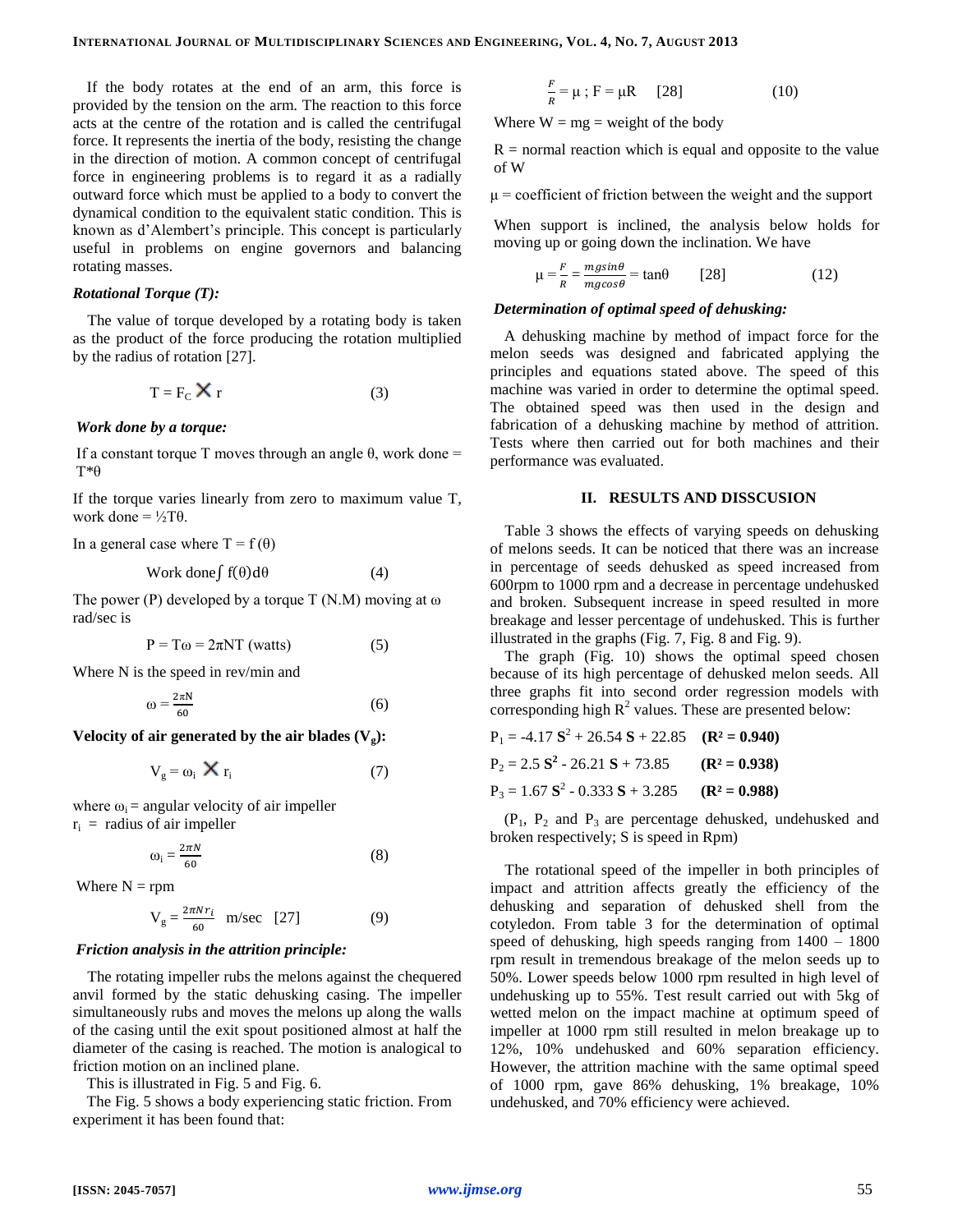## **IV. CONCLUSION**

From the analysis of the two methods of melon dehusking it can be concluded that:

- Attrition method has the highest dehusking efficiency, lowest breakage value and highest separation efficiency.
- The optimal speed (1000 rpm) of dehusking is easily attainable and works best for both machines.
- The use of the attrition machine under specified conditions can help reduce post harvest losses that occur in broken melons seeds which are susceptible to fast deterioration due to rancidification and mould formation during storage.

#### **REFERENCES**

- [1] Cobley, S. H. "An Introduction to the Botany of Tropical Crops" Longmans, Green & Co. pp. 293 –301; 1957.
- [2] Okoli, B. E. "Wild and Cultivated cucurbits in Nigeria" Econ. Bot. 38(3): 350 –357. edn.) McGraw –Hill Book Company Inc. NY. 633pp; 1984.
- [3] Ogunremi, E. A. "Effect of nitrogen on melon (Citrullus lanatus)" at Ibadan, Nigeria. Expl. Agric. 14: 357 – 365. 1978.
- [4] Adeniran, M. O. and G. F. Wilson. "Seed type classification of egusi melon in Nigeria" Paper presented at the  $6<sup>th</sup>$  African Horticultural Symposium, University of Ibadan, 9th – 25th, July, 1981.
- [5] Oyenuga V.A and Fetuga B.L. "Some aspects of biochemical and nutritive value of thewater melon seeds (Citrullus colocynthis)" J Sci Food Agric 26: 843–854: 1975.
- [6] Nwokolo, E. and J.S. Sim, "Nutritional assessment of defatted pumpkin (Telferia occidentalis Hook)" by chick assay. J.Sci. Fd. Agric. 38: 237-246. 1987.
- [7] Barden, J.A., R.G. Halfacre and D.J. Parish, "Plant Science." McGraw-Hill NewYork pp: 551: 1989.
- [8] Akobundu, L.0. "Weed Science in the Tropics: Principles and Practices." John Wiley & Sons Ltd. NY pp: 522: 1987.
- [9] Makanjuola G.A. "A study of the physical properties of melon seeds"*.* Journal of Agricultural Engineering Research pp 17(1), 128-137: 1972.
- [10] Odigboh E.U.). "Impact egusi shelling machine"*.* Transaction of the ASAE pp 22(5), 1264 -1269; 1979.
- [11] Akobundu , E.N.T, Cherry T.P and Simons J.P (1982) *Chemical functional and nutritional qualities of egusi (Colocynthis citrullus L.) seed protein products*. J Food Sci 47: 829–835.
- [12] Denton, O. A, Taylor, O. A., Makinde, M. C, and Adeniji, S.B., (1989). *Development of breeding populations of the major seed types of "Egusi" melon*. NIHORT Annual Report. Ibadan, Nigeria p 188.
- [13] Akoh , C.C, and C.V. Nwosu (1992): *Fatty Acid Composition of Melon Seed Oil Lipids and Phospholipids,* J. Am. Oil Chem. Soc., 69, pp. 314-317.
- [14] Offonry, S.U and Achi O.K., (1998) *Microbial population associated with the retting of melon pods (Colocynthis citrullus L.) during seed recovery.* Plant Food Num Nutr 52: 37–47.
- [15] Egbuta U and C.G Uyah., (2003) *"Design, Fabrication of a mechanical method of shelling and separating melon seed by centrifugal impact device and pneumatic centrifugal impact device"*. B.Sc. thesis, University of Ife, Ile-Ife,
- [16] Akpan N.A.,(2004). *"Determination of the force required to crack melon seed shell by static loading at different moisture content"* B.Eng. thesis, University of Uyo, Uyo Nigeria.
- [17] Obot V.W., (2005). *"Determination of the Force to break melon seed in static loading".* B.Eng. thesis of University of Uyo, Uyo Nigeria, 2005.
- [18] Okokon F. B., E. Ekpenyong, C. Nwaukwa, N. Akpan and F.I. Abam. (2010). " *Impact force of melon during shelling".* Agric Eng Int. CIGR Journal, 12(1): 182-188.
- [19] Mirjana Milovanović and Ksenija Pićurić-Jovanović, (2005). *Characteristics and composition of melon seed oil*. Journal of Agricultural Sciences Vol. 50, No 1, Pages 41-47.
- [20] Addo A., and A. Bart-Plange, (2009). *Kinetics of water sorption by egusi melon (Cucumeropsis Edulis) seeds.* ARPN Journal of Agricultural and Biological Science Vol. 4, No. 6.
- [21] Akubuo C.O and U. Odigbo (1999). "Egusi fruit coring machine" Journal of Agricultural Engineering Research, pp: 74, 121-126.
- [22] Emeka Iwenofu, (1997). *"Design of melon dehusking and separation machine".* Unpublished MEng. Thesis. Dept of Mechanical Engineering, Enugu State University of Technology: (ESUT) Enugu, Nigeria.
- [23] John Hannan and R.C Stephen, (1984). *"Mechanics of machines".* Edward Arnold, New York.
- [24] Nelkon M and Parker P, (1984). *Advanced level physics.* Heinemann Educational Books. Fifth ed. London.
- [25] Ogbonna P. E. and I. U. Obi. (2007). *Effect of time of planting and poultry manure application on growth and yield of egusi melon (colocynthis citrullus l.) in a derived savannah agroecology.* Journal of Agriculture, Food, Environment and Extension Vol. 6, No. 2, pp. 33-39.
- [26] Okokon, F. B. (2008). *Determination of the young's modulus of elasticity of melon seeds by applying the theory of thin plates under compression.* Journal of Agricultural Engineering and Technology (JAET), Vol. 16, No. 1.
- [27] Oloko, S. A; Agun, B. J. and Jimoh, A. A. (2002). *Design and Fabrication of Melon Washing Machine.* World Journal of Biotechnology, 3 (2): 481 – 486.
- [28] Oloko S. and L. Agbetoye, (2006). *"Development and Performance Evaluation of a Melon Depodding Machine".* Agricultural Engineering International: the CIGR Ejournal. PM 06 018. Vol. VIII.
- [29] Oriaku E. C, C.N. Agulanna, G. Chiwetalu and G.C. Ekwereike. (2010). *Official Work Document*, Projects Development Institute (PRODA). Enugu, Nigeria.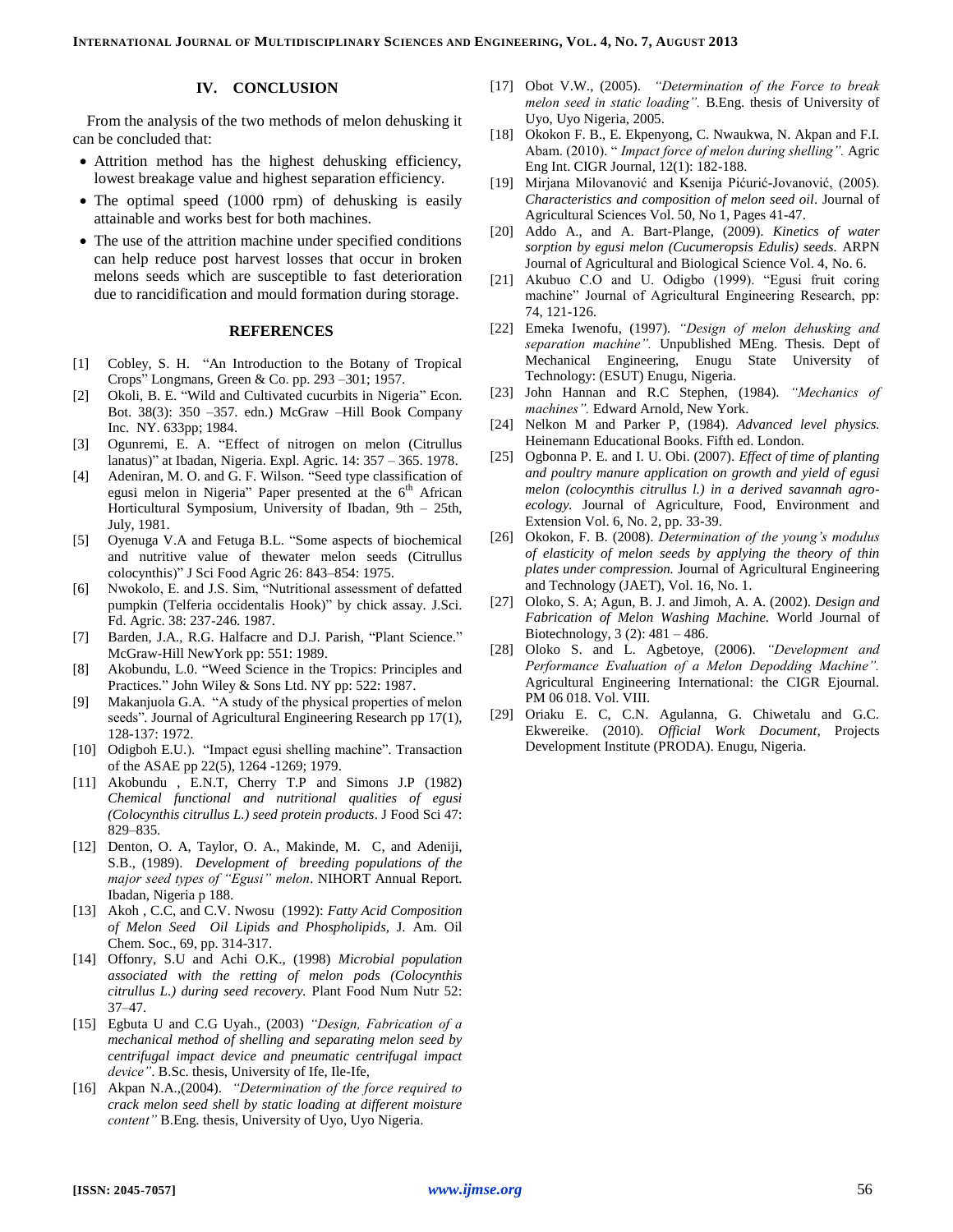| Table 1: Frictional Properties of Melon Seed                       |                                         |                                                        |                                            |  |  |  |  |  |
|--------------------------------------------------------------------|-----------------------------------------|--------------------------------------------------------|--------------------------------------------|--|--|--|--|--|
| <b>Material</b>                                                    | Angle<br>of<br>repose<br>$\binom{0}{0}$ | Coeff.<br>Static<br>friction on<br>galv. Mild<br>steel | Coeff. Of<br>static<br>friction on<br>wood |  |  |  |  |  |
| $A_1$ - unshelled<br>melon seed at<br>6.84% m.c (wb)               | 35.67                                   | 0.42                                                   | 0.60                                       |  |  |  |  |  |
| $A_2$ - mixture of<br>shells and<br>cotyledons from<br>$A_1$       | 40.5                                    | 0.66                                                   | 0.70                                       |  |  |  |  |  |
| $A_3$ shelled<br>melons seed<br>from $A_1$                         | 43.3                                    | 0.66                                                   | 0.71                                       |  |  |  |  |  |
| $B_1$ - unshelled<br>melons seeds<br>welled at 8.45%<br>$m.c$ (wb) | 36.0                                    | 0.54                                                   | 0.66                                       |  |  |  |  |  |
| $B_2$ - mixture of<br>shells and<br>cotyledons from<br>$B_1$       | 45.81                                   | 0.81                                                   | 0.93                                       |  |  |  |  |  |
| $B_3$ - shell melons<br>seeds from $B_1$                           | 44.00                                   | 0.65                                                   | 0.72                                       |  |  |  |  |  |
| (Source: Emeka, 1997)                                              |                                         |                                                        |                                            |  |  |  |  |  |

| Table 3: Effect of speed on dehusking of Melon seeds (Egusi) |            |               |          |  |  |  |
|--------------------------------------------------------------|------------|---------------|----------|--|--|--|
| Rpm                                                          | % dehusked | % un-dehusked | % broken |  |  |  |
| 1800                                                         | 10         | 10            | 80       |  |  |  |
| 1600                                                         | 25         | 8             | 67       |  |  |  |
| 1400                                                         | 50         | 10            | 40       |  |  |  |
| 1200                                                         | 60         | 10            | 30       |  |  |  |
| 1000                                                         | 70         | 15            | 15       |  |  |  |
| 800                                                          | 65         | 25            | 10       |  |  |  |
| 600                                                          | 40         | 55            | 5        |  |  |  |
|                                                              |            |               |          |  |  |  |

(Source : Oriaku et al., 2010)

| Table 4: Melon seed dehusking by impact force |                      |                         |              |              |                                                      |  |  |  |
|-----------------------------------------------|----------------------|-------------------------|--------------|--------------|------------------------------------------------------|--|--|--|
|                                               | $%$ de               | $%$ de                  | $%$ half     | $%$ un       |                                                      |  |  |  |
| <b>Rpm</b>                                    | husked<br>&<br>whole | husked<br>but<br>broken | de<br>husked | De<br>husked | % separation of<br>dehusked shell<br>from white seed |  |  |  |
|                                               |                      |                         |              |              |                                                      |  |  |  |

(Source: Oriaku et al., 2010)

Table 5: Melon seed dehusked by attrition force

| <b>Rpm</b> | $%$ de<br>husked<br>&<br>whole | % de<br>husked<br>but<br><b>broken</b> | $%$ half<br>de<br>husked | $%$ un<br>dehusked | % separation<br>of dehusked<br>shell from<br>white seed |
|------------|--------------------------------|----------------------------------------|--------------------------|--------------------|---------------------------------------------------------|
| 1000       | 86                             |                                        |                          | 10                 | 70                                                      |

(Source: Oriaku et al., 2010)

|  |  | Table 2: Physical Properties of Melon seeds |  |  |  |
|--|--|---------------------------------------------|--|--|--|
|--|--|---------------------------------------------|--|--|--|

| <b>Material</b>                      | Major<br><b>Diameter</b><br>$(a)$ (mm) | <b>Intermediate</b><br><b>Diameter</b><br>$(b)$ mm | <b>Minor</b><br><b>Diameter</b><br>$(c)$ mm | <b>Geometric</b><br><b>Mean</b><br><b>Diameter</b><br>$(a * b * c)^{1}/3mm$ | Projected<br>Area $(mm)^2$<br><b>Flat down</b> | Unit<br><b>Volume</b><br>$\text{mm}^3$ | Unit<br>weight<br>W mg | Unit<br><b>Density</b><br>G/cm <sup>3</sup> |
|--------------------------------------|----------------------------------------|----------------------------------------------------|---------------------------------------------|-----------------------------------------------------------------------------|------------------------------------------------|----------------------------------------|------------------------|---------------------------------------------|
| $A_1$ – unshelled                    | 14.7                                   | 8.48                                               | 2.29                                        | 6.28                                                                        | 99.40                                          | 237.0                                  | 150                    | 0.01                                        |
| Egusi seed at<br>6.84% m.c<br>(wb)   | (1.09)                                 | (0.62)                                             | (0.32)                                      | (0.18)                                                                      | (9.40)                                         | (26.4)                                 | (30)                   | (0.08)                                      |
| $A_2$ – shelled                      | 12.23                                  | 7.34                                               | 1.88                                        | 5.49                                                                        | 58.55                                          | 113.2                                  | 115                    | 1.05                                        |
| seeds or<br>cotyledons<br>from $A_1$ | (0.52)                                 | (0.39)                                             | (0.12)                                      | (0.14)                                                                      | (7.33)                                         | (11.4)                                 | (13)                   | (0.05)                                      |
| $B_1$ - unshelled                    | 14.23                                  | 8.51                                               | 2.49                                        | 6.66                                                                        | 99.53                                          | 251.7                                  | 158                    | 0.62                                        |
| seeds (wetted)<br>8.45% m.c<br>(wb)  | (1.08)                                 | (0.64)                                             | (0.35)                                      | (0.14)                                                                      | (9.90)                                         | (23.8)                                 | (32)                   | (0.05)                                      |
| $B_2$ - shelled                      | 12.27                                  | 7.40                                               | 1.89                                        | 5.01                                                                        | 59.13                                          | 114.5                                  | 115                    | 1.03                                        |
| seed from $B_1$                      | (0.49)                                 | (0.41)                                             | (0.14)                                      | (0.13)                                                                      | (6.95)                                         | (11.6)                                 | (15)                   | (0.06)                                      |

(Source: Emeka, 1997)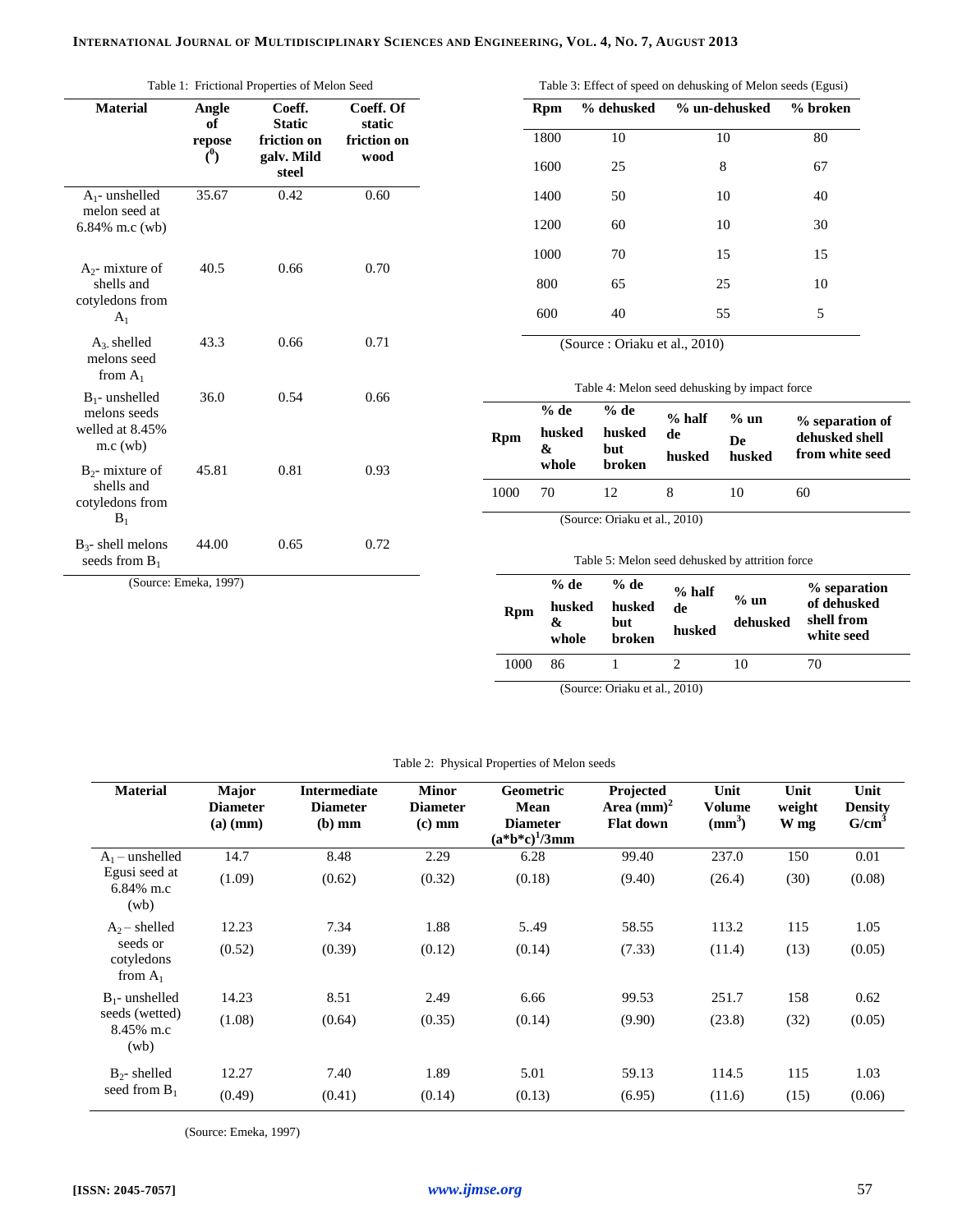





Fig. 4: Circular motion of machine







Fig. 3: Attrition Method





Fig. 5 Frictional motion of melon seeds in machine



Fig. 6: Friction on an inclined plane